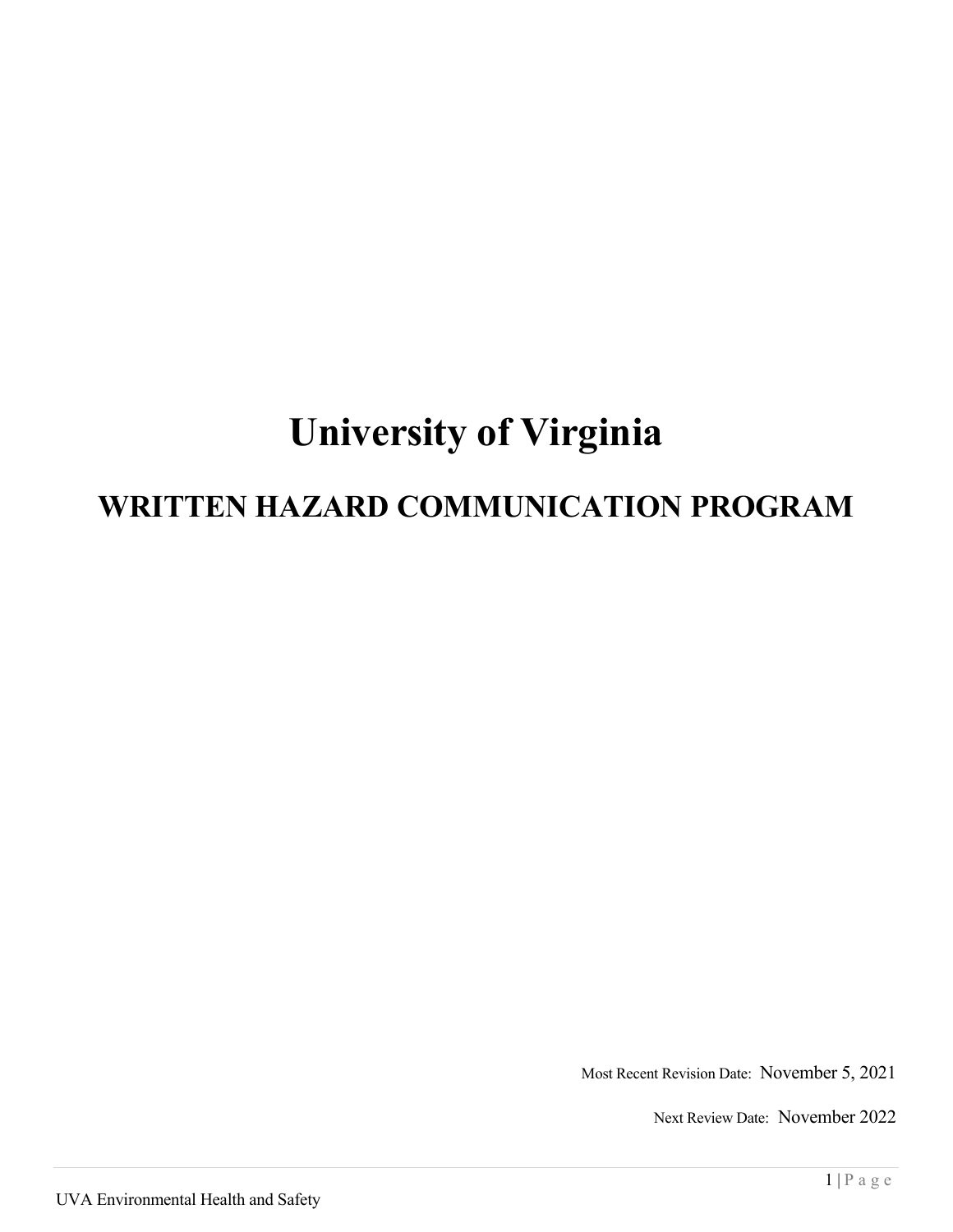## **Introduction**

The federal Occupational Safety and Health Administration (OSHA) Hazard Communication Standard (HCS) was promulgated to ensure that all chemicals would be evaluated and that information regarding the hazards would be communicated to employers and employees. The goal of this standard is to reduce the number of chemically related occupational illnesses and injuries.

In compliance with the Hazard Communication Standard ("Right-to-Know") (29 CFR 1910.1200), the scope of this written program applies to University of Virginia employees and students who may be exposed to hazardous chemicals under the normal conditions of use, or in a foreseeable emergency. In this document, the University of Virginia (UVA) is defined as:

- UVA Academic Division (UVA-AD),
- UVA Medical Center (UVA-MC)
- UVA Transitional Care Hospital (UVA-TCH)
- UVA College at Wise (UVA-Wise)

UVA Facilities Management (UVA-FM) maintains a separate written plan for their employees.

Copies of this written program are readily available for review by any UVA employee or student, and can be obtained from the following locations:

Office of Environmental Health & Safety web site: (ehs.virginia.edu) Office of Environmental Health & Safety (EHS, 982-4911) Medical Center Knowledgelink in UVA Manuals Office of the Medical Center Safety Manager (924-2304)

Components of this program include:

- Roles and Responsibilities
- Definition of a Hazardous Chemical
- Hazardous Chemical Inventory List
- Safety Data Sheets
- Labels and Hazard Communication Signs
- Employee Information and Training
- Non-Routine Tasks
- On-site Contractors
- Medical Information in the Event of an Exposure
- Hazardous Waste Disposal
- Shipping Hazardous Materials
- Program Review
- Appendix  $A -$ Chemical Inventory
- Appendix  $B -$  Definitions

## **Roles and Responsibilities**

Each employee who may be exposed to hazardous chemicals under the normal conditions of use, or in a foreseeable emergency, is responsible for following the guidance provided within this document. All employees are expected to adhere to information provided during *Chemical Safety Training*, information provided in Safety Data Sheets, or other safety information readily available and related to the hazardous chemical use. The following entities have specific responsibilities for implementing the Hazard Communication Program: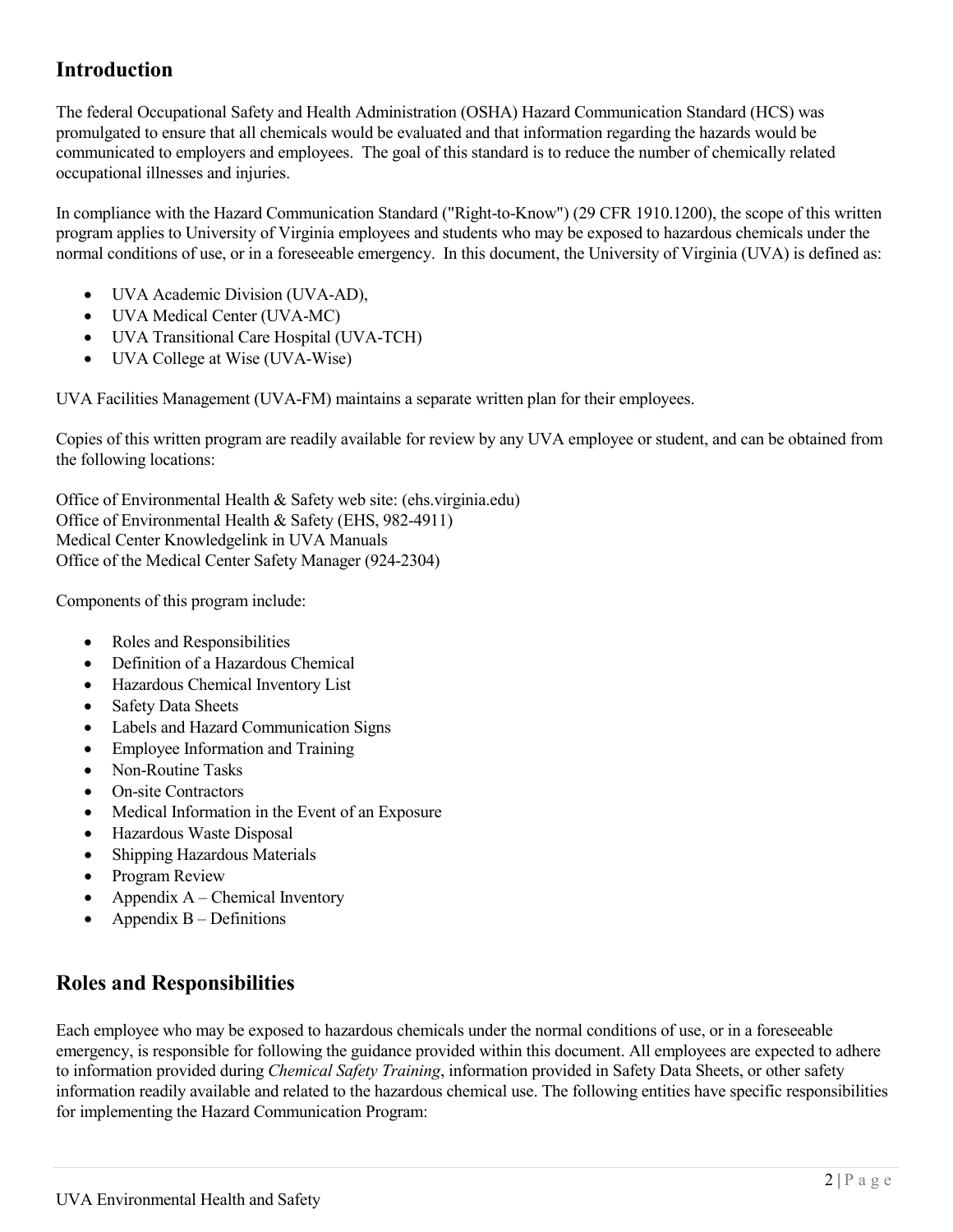#### **Office of Environmental Health and Safety (EHS)**

EHS is responsible for designing, implementing, overseeing and updating the Hazard Communication Program*.* EHS works collaboratively with MC Safety and Compliance personnel to implement and maintain an applicable program. EHS responsibilities are to:

- Annually review and revise the Hazard Communication Program as necessary
- Maintain the written program on the EHS website
- In conjunction with Supervisors and Faculty, identify areas where hazardous chemicals are used.
	- o Laboratories, shops, studios and makerspace areas using hazardous chemicals are indicated by Hazard Communication Signs (see below). Patient areas are not posted.
- Inspect areas that use hazardous chemicals to evaluate compliance with the Hazard Communication Program
- Provide access to Safety Data Sheets through an online database
- Provide Chemical Safety Training or content for Chemical Safety Training (see training section)
- Provide guidance on compliance with the Hazard Communication Program
- Serve as point of contact with local, state and federal officials with regard to the Hazard Communication Program

#### **Supervisors/Faculty**

Supervisors and Faculty who oversee the daily operations/work/research and safety of personnel have specific responsibilities under the Hazard Communication Program. For the work area(s) and personnel for whom they are responsible, supervisor and faculty responsibilities are to:

- Identify all hazardous chemicals within the work area that they oversee
- Identify employees and students under their supervision that work with hazardous chemicals
- Ensure all employees and students that work with hazardous chemicals receive Chemical Safety Training and
- Provide chemical specific hazard information for materials used in their work area(s) upon initial employment, and any new chemical hazards introduced thereafter.
- Ensure that employees minimize any potential exposure with available engineering controls, safe work practices and necessary or assigned personal protective equipment.

#### **Employees and Students**

People who may be exposed to hazardous chemicals under the normal conditions of use, or in a foreseeable emergency are expected to comply with the University's Hazard Communication Program. Their responsibilities are to:

- Complete Chemical Safety Training
- Use proper engineering controls and personal protective equipment
- Report unsafe conditions or accidents to your supervisor or instructor
- Follow the guidance in the Hazard Communication Program.

## **Definition of a Hazardous Chemical**

OSHA defines a hazardous chemical as a substance for which there is statistically significant evidence, based on at least one scientific study, showing that acute or chronic harm may result from exposure to that chemical. A hazardous chemical is one which is classified as a physical or a health hazard, which includes a simple asphyxiant, combustible dust, pyrophoric gas, or hazard not otherwise classified. Any product or chemical, which could meet this definition, will have a Safety Data Sheet (SDS), which provides details on the hazards. The HCS Globally Harmonized System (GHS) hazard pictograms, and related hazard classes are shown below.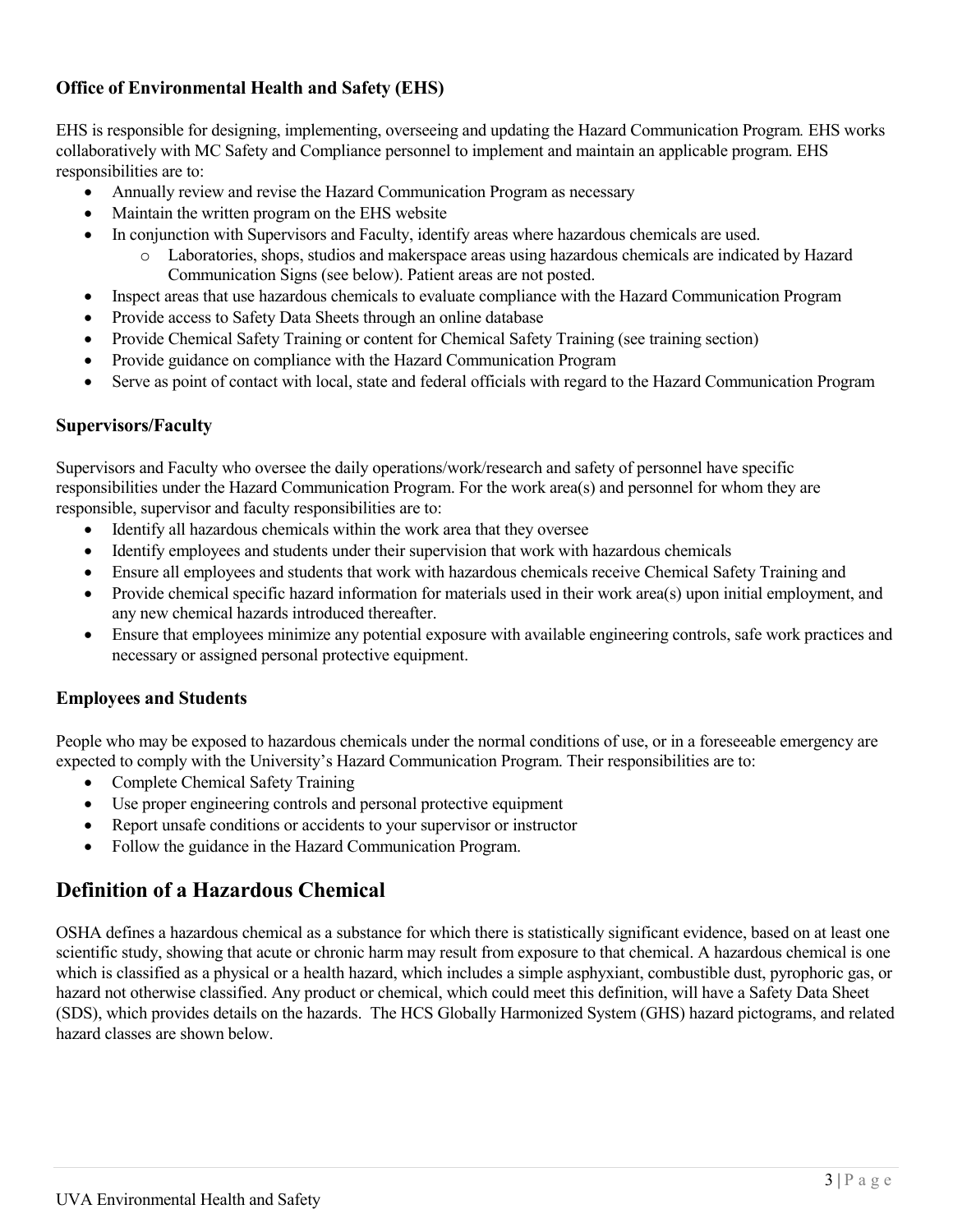

## **Hazardous Chemical Inventory List**

Any area that uses hazardous chemicals should have an inventory list of the hazardous chemicals stored and used in that area. A faculty member, area supervisor, or their designee should maintain this list. UVA-MC and UVA-TCH employees shall maintain their chemical inventory list in the Unit Red Book. EHS maintains a list of chemicals and chemical products known to be utilized at UVA available at: ehs.virginia.edu

## **Safety Data Sheets (SDS)**

The Hazard Communication Standard (HCS) requires that employees be provided information about the physical and health hazards of the chemicals they use or are potentially exposed to in their work area. Safety Data Sheets (SDS) are the primary communication tool that provides the most basic, essential information about a hazardous substance or mixture. Under the HCS, manufacturers are required to author an SDS for any hazardous chemical or product.

Federal law requires that an SDS for all of the hazardous chemicals used at a location must be readily accessible to employees. Electronic access is permitted as an alternative to paper copies as long as no barriers to immediate employee access are created (i.e. an employee asking a supervisor for access to an SDS constitutes a barrier. If electronic access is not provided for an employee, accessible paper copies are required.)

Those responsible (supervisor, researcher, instructor) for a given work or research area must ensure that the needed SDSs are available to employees, that employees understand how to access their SDSs, and that access to the SDSs is barrierfree.

**Always** read an SDS prior to working with that material. The SDS contains invaluable information on how to work safely with hazardous materials: the hazards (health and physical), how to protect yourself from exposure (controls and PPE), signs and symptoms of exposure, proper handling and storage, and more. Familiarize yourself with the format; a standardized 16-section format was a result of the 2012 HCS revision that adopted the Globally Harmonized System of Classification and Labeling of Chemicals (GHS).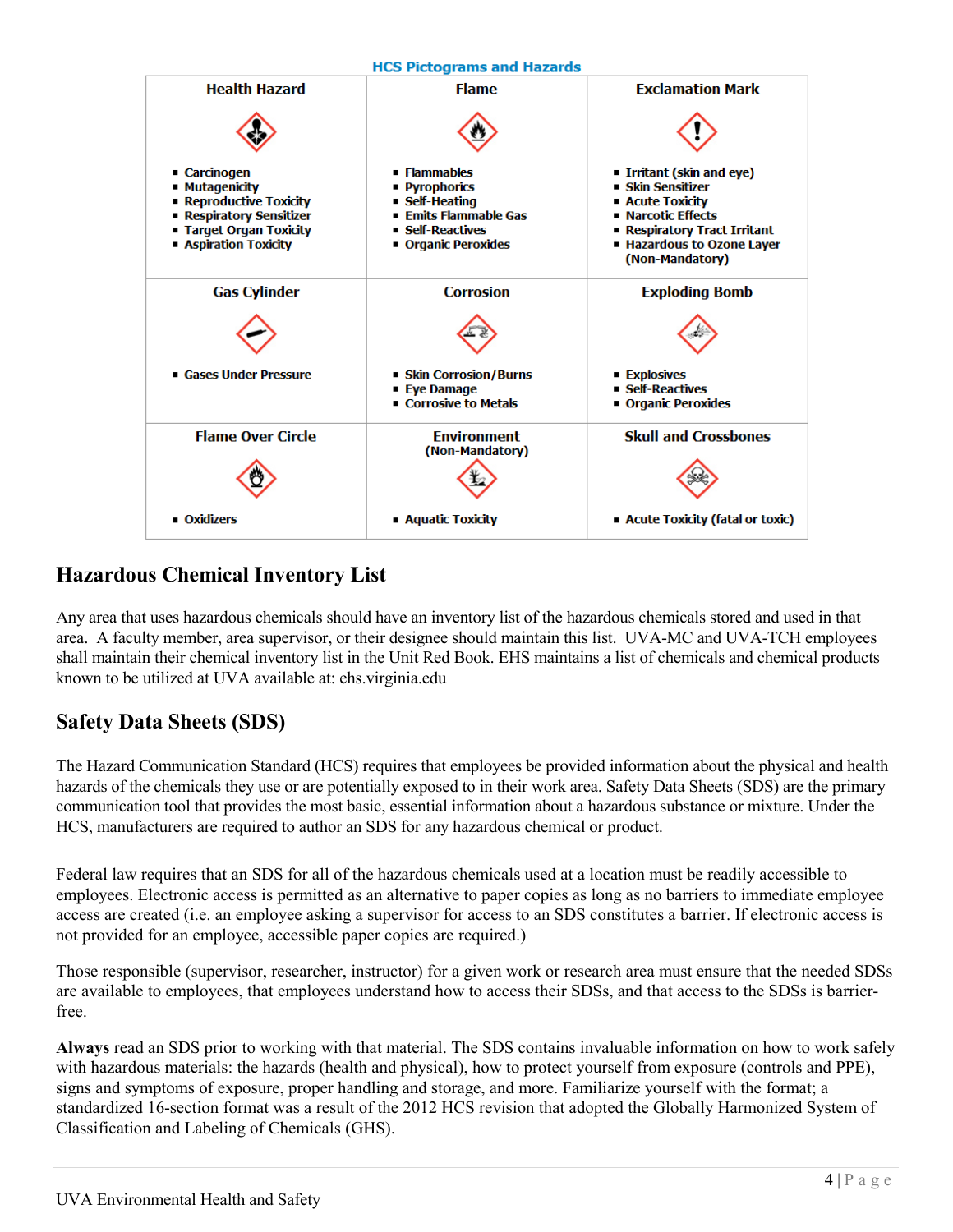This format is required of all chemical manufacturers in the United States and many countries worldwide. A short description of each section can be [found here.](https://www.osha.gov/Publications/HazComm_QuickCard_SafetyData.html)

SDS for the hazardous chemicals and chemical products used at UVA are available online: [ehs.virginia.edu/MSDS.](http://ehs.virginia.edu/MSDS) All UVA-MC and UVA-TCH owned computers have an 'SDS' icon on their desktop that links to the SDS database from EHS's website. If you require assistance locating an SDS, please contact EHS (434-982-4911).

If an outside contractor needs access to a UVA-AD space with a Hazard Communication Sign (see below), either:

- 1. The space shall be decommissioned by EHS and designated by an official sign, ensuring that no hazardous materials are present, or
- 2. Facilities Management or occupants must provide access to SDSs upon request (via either the EHS website, or a printed version if the contractor prefers a physical document).

## **Labels and Hazard Communication Signs**

#### **Labels**

The HCS requires manufacturers to label original containers of hazardous chemicals with the following 6 elements

- 1. Chemical or Product Identity
- 2. Hazard statement(s)
- 3. Precautionary statement(s)
- 4. Signal word
- 5. Pictogram(s)
- 6. Supplier identification

Below is a sample label.

| <b>SAMPLE LAREL</b>                                                                                                                                                                                                                                                                                                                                                                                                                                                                                                                                                                                                                                                                                                                                               |  |                                                                 |                                         |  |  |  |
|-------------------------------------------------------------------------------------------------------------------------------------------------------------------------------------------------------------------------------------------------------------------------------------------------------------------------------------------------------------------------------------------------------------------------------------------------------------------------------------------------------------------------------------------------------------------------------------------------------------------------------------------------------------------------------------------------------------------------------------------------------------------|--|-----------------------------------------------------------------|-----------------------------------------|--|--|--|
| <b>Product</b><br>CODE<br>the control of the control of the control of<br><b>Product Name</b><br><b>Identifier</b>                                                                                                                                                                                                                                                                                                                                                                                                                                                                                                                                                                                                                                                |  | <b>Hazard Pictograms</b>                                        |                                         |  |  |  |
| <b>Company Name</b><br><b>Street Address</b><br><b>Supplier</b><br><b>State</b><br>City<br><b>Identification</b><br><b>Postal Code</b><br>Country<br><b>Emergency Phone Number</b>                                                                                                                                                                                                                                                                                                                                                                                                                                                                                                                                                                                |  |                                                                 |                                         |  |  |  |
| <b>Signal Word</b><br><b>Danger</b><br>Keep container tightly closed. Store in a cool,<br>well-ventilated place that is locked.<br>Keep away from heat/sparks/open flame. No smoking.<br>Only use non-sparking tools.<br>Use explosion-proof electrical equipment.<br>Highly flammable liquid and vapor.<br><b>Hazard</b><br>Take precautionary measures against static discharge.<br>May cause liver and kidney damage.<br>Ground and bond container and receiving equipment.<br><b>Statements</b><br>Do not breathe vapors.<br>Wear protective gloves.<br><b>Precautionary</b><br>Do not eat, drink or smoke when using this product.<br>Wash hands thoroughly after handling.<br><b>Statements</b><br>Dispose of in accordance with local, regional, national, |  |                                                                 |                                         |  |  |  |
| international regulations as specified.<br>In Case of Fire: use dry chemical (BC) or Carbon Dioxide (CO2)<br>fire extinguisher to extinguish.                                                                                                                                                                                                                                                                                                                                                                                                                                                                                                                                                                                                                     |  | <b>Supplemental Information</b><br><b>Directions for Use</b>    |                                         |  |  |  |
| <b>First Aid</b><br>If exposed call Poison Center.<br>If on skin (or hair): Take off immediately any contaminated<br>clothing. Rinse skin with water.                                                                                                                                                                                                                                                                                                                                                                                                                                                                                                                                                                                                             |  | Fill weight:<br><b>Gross weight:</b><br><b>Expiration Date:</b> | <b>Lot Number:</b><br><b>Fill Date:</b> |  |  |  |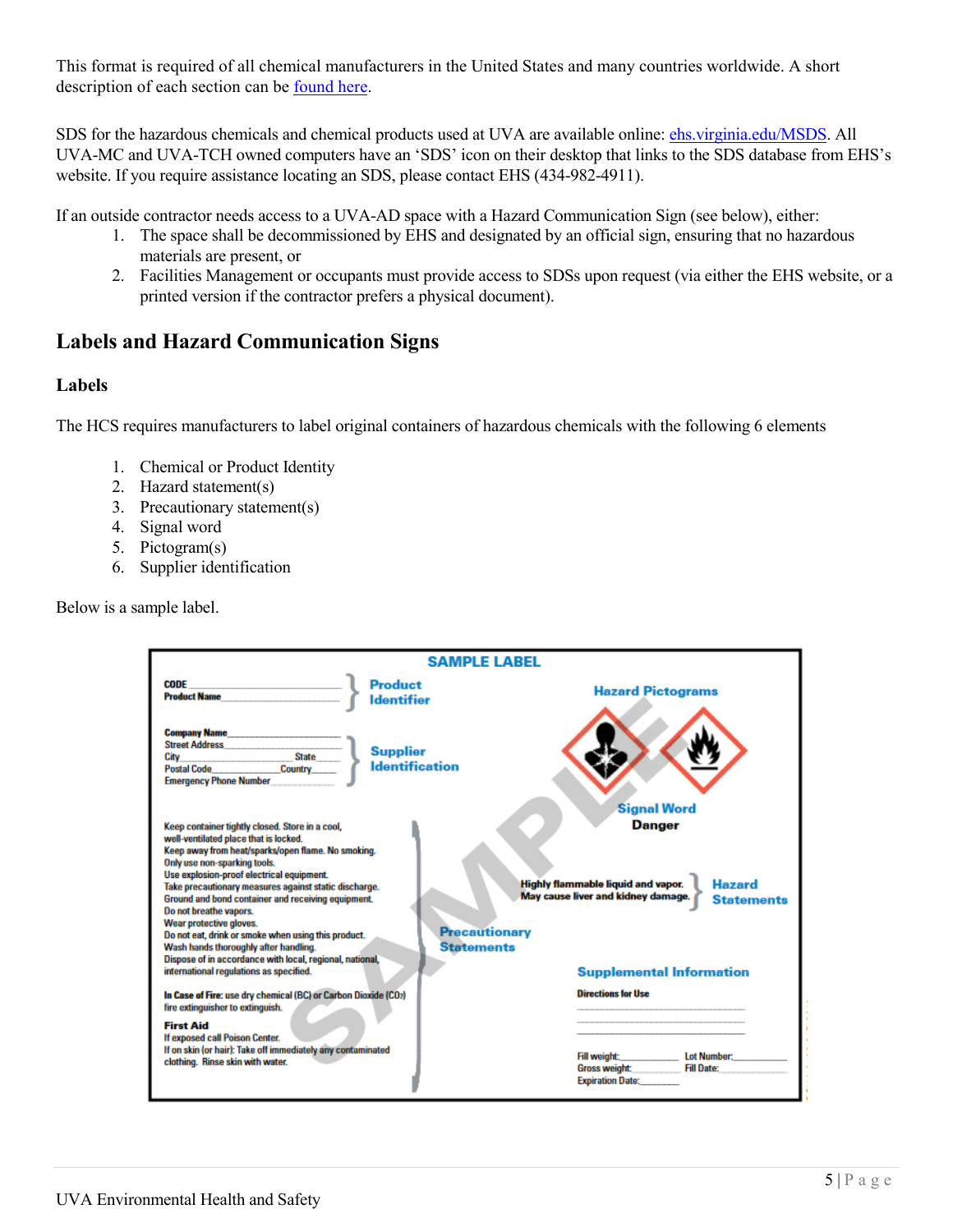Distributors may not ship containers labeled by manufuctures or importers unless it contains the GHS label. Those receiving hazardous chemicals or products shall ensure they bear a GHS label specifying the 6 required elements. Labels may not be removed or defaced on incoming containers unless immediately replaced by an appropriate label or the container is empty. Staff shall remove or deface the label of empty containers.

When transferring chemicals or labelling newly synthesized chemicals, UVA employees, must ensure that the container bears a label or labeling system that provides personnel with the:

- 1. Identification of the chemical in the container.\*
- 2. Appropriate hazard warnings (i.e., pictures, symbols, words, or any combination thereof, which convey the hazard(s) of the chemical(s)).

\**In laboratories where new compounds are synthesized in small quantities, the faculty member, area supervisor (or their designees) shall maintain a labelling system to identify the compounds.*

There are different ways to communicate the appropriate hazards. First, described above, the GHS hazard pictograms may be used. Alternatively, the NFPA 704 fire diamond may be used to communicate the health, flammability and reactivity hazard of a material, which uses a 0-4 severity ranking. A description of each number ranking is below. The NFPA ranking information is widely reported in SDSs.

| <b>Health</b>  | <b>Hazard (Blue)</b>                           | <b>Fire</b> | <b>Hazard (Red)</b>                 | <b>Reactivity</b> | <b>Hazard (Yellow)</b>         |
|----------------|------------------------------------------------|-------------|-------------------------------------|-------------------|--------------------------------|
| 4              | Lethal                                         | 4           | Flashpoint below 73 F               | 4                 | May detonate                   |
| 3              | Serious or Permanent<br>Injury                 | 3           | Flashpoint between 73F<br>and 100F  | 3                 | Shock and heat<br>may detonate |
| $\mathfrak{p}$ | Temporary<br>Incapacitation/Residual<br>Injury | 2           | Flashpoint between<br>101F and 200F | 2                 | Violent chemical<br>change     |
|                | Significant Irritation                         |             | Flashpoint over 200F                |                   | Unstable if heated             |
|                | No Health Hazard                               | 0           | Will not burn                       |                   | Stable                         |

Labeling is not required for hazardous chemicals transferred from a labeled container into a portable container, provided the person who performs the transfer during the work shift intends the chemical for immediate use, and the container is not left unattended.

#### **Hazard Communication Signs**

For the benefit of UVA employees, outside contractors, emergency personnel, or other visitors to an area, UVA provides Hazard Communication signs. These signs (see below) are posted on a laboratory, shop, studio or makerspace corridor entrance to designate rooms/areas where hazardous materials are stored or used, and provide hazard (see Symbol Hazard Warnings) and emergency contact information. The sign clearly indicates admission to authorized personnel only. **Note:**  Signs are primarily used for research and instructional laboratories, shops, studios and makerspaces within UVA-AD and UVA-Wise. Signs are utilized only in select medical laboratory locations within UVA-MC and are not utilized within UVA-TCH.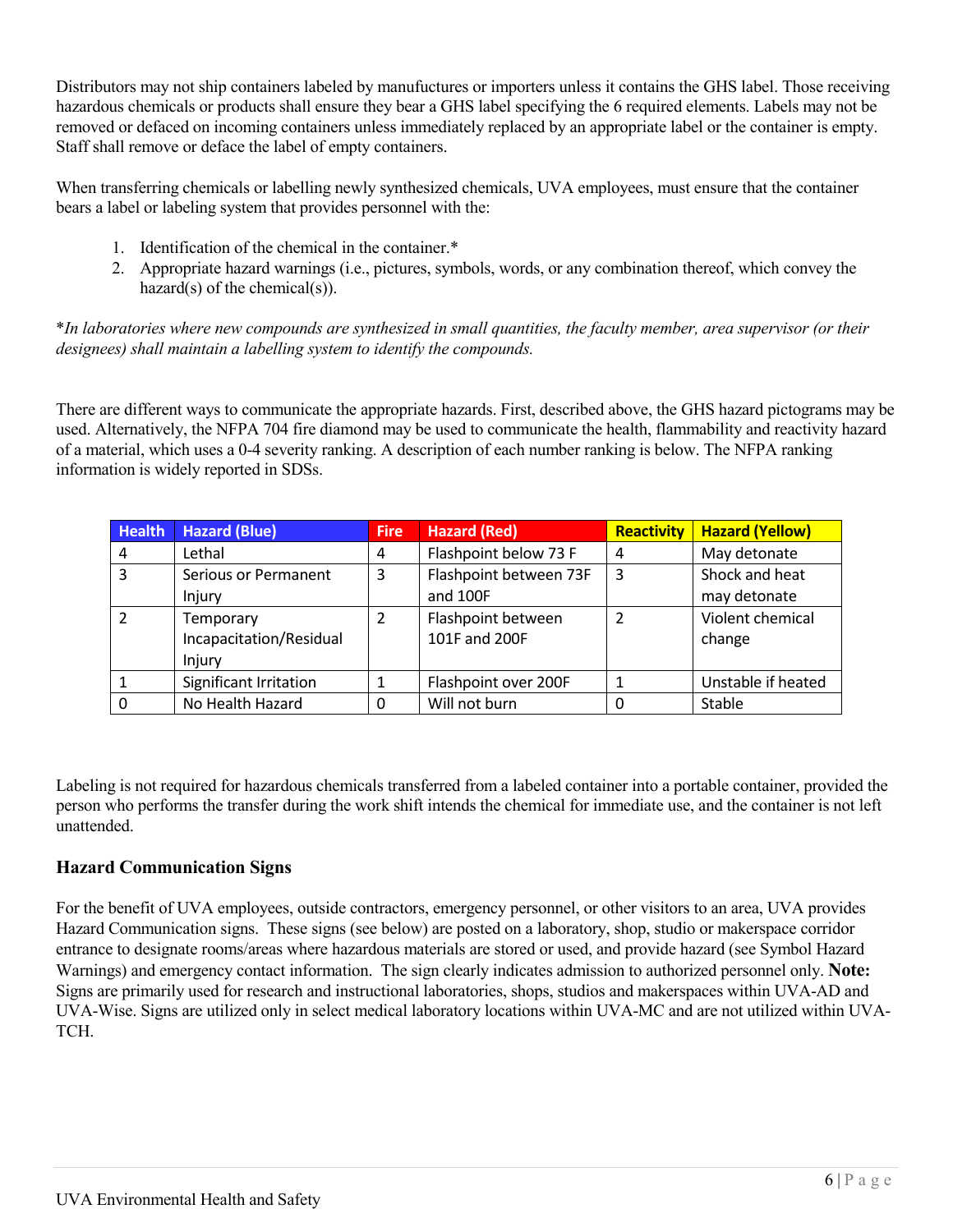

The numbers in the NFPA Fire diamond do not represent an individual chemical, but represent the highest hazard of any particular chemical present in a space.

The sign also indicates which rooms contain radioactive material or x-ray producing equipment, high magnetic fields, lasers, and/or biohazardous materials. The biohazardous rooms are ranked according to their severity, with a Biosafety Level 1 (e.g. BSL1 lab) being less severe than a BSL3 lab.

Emergency contact information for each room is provided on the bottom of the sign. Use those contacts and/or EHS if you have questions about entering that area.

Visitors to any room with a Hazard Communication Sign should enter as instructed by the occupant familiar with the hazards and entry procedures for that area.

For renovations of UVA-AD spaces with these signs, prior to UVA personnel and outside contractors working in the area, the room must be decommissioned and cleared by EHS staff of hazardous materials (with the possible exception of asbestos and lead paint).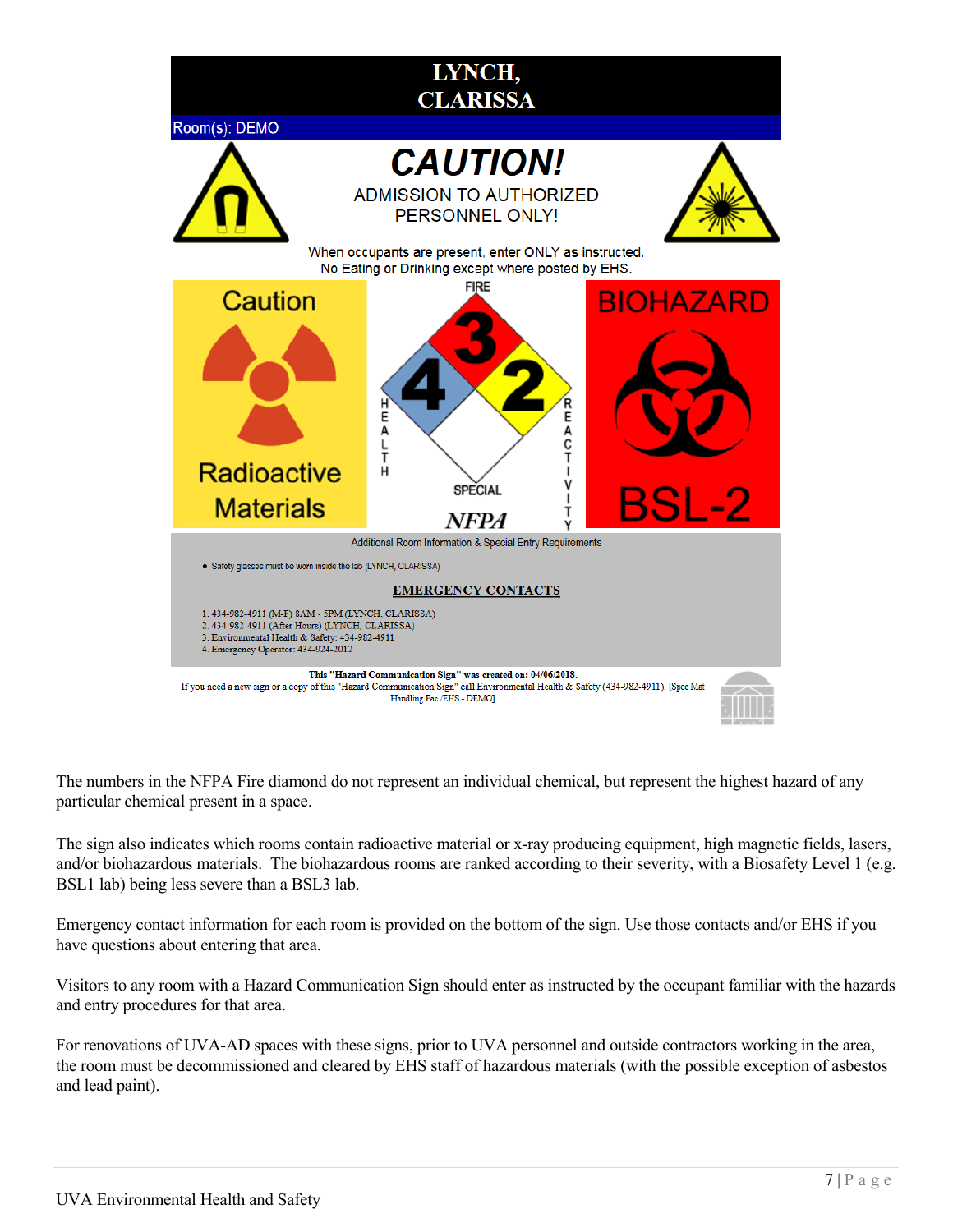|                                                     | <b>DECOMMISSIONED</b>                                                                                                                                                                                                                               |                                                                                      |
|-----------------------------------------------------|-----------------------------------------------------------------------------------------------------------------------------------------------------------------------------------------------------------------------------------------------------|--------------------------------------------------------------------------------------|
|                                                     | <b>Contact EHS prior to introducing any hazardous</b><br>materials into this room. EHS will provide the<br>appropriate Hazard Communication Door Sign in<br>accordance with Virginia Fire Code and OSHA<br><b>Hazard Communication Regulations.</b> |                                                                                      |
|                                                     | Please call EHS before starting any renovations                                                                                                                                                                                                     |                                                                                      |
|                                                     | University Policy requires a pre-renovation asbestos survey in buildings constructed<br>prior to 1988, before disturbing any building materials                                                                                                     |                                                                                      |
|                                                     | EHS has inspected this room. I certify that this room has been surveyed for                                                                                                                                                                         | radioactive materials, chemicals, sharps, and bio-hazardous materials; all hazardous |
|                                                     | materials have been removed.                                                                                                                                                                                                                        |                                                                                      |
| SURVEYOR'S SIGNATURE<br>(EHS Representative)        |                                                                                                                                                                                                                                                     | DATE                                                                                 |
| SURVEYOR'S SIGNATURE<br>(Department Representative) |                                                                                                                                                                                                                                                     | DATF                                                                                 |

Unless this sign is present, with a signature(s), UVA personnel and contractors may not enter the room to begin work.

In addition to renovations, anytime a UVA-AD space with hazardous materials is vacated due to relocation, retirement or other circumstances, the room shall also be decommissioned and cleared by EHS and a department representative. Prior to new personnel occupying space, EHS must be contacted for a Hazardous Communication Door Sign and any other applicable approval, such as protocol submission for biological or radioactive material activities. Once a Hazardous Communication Door Sign can be posted, the green sign will be removed.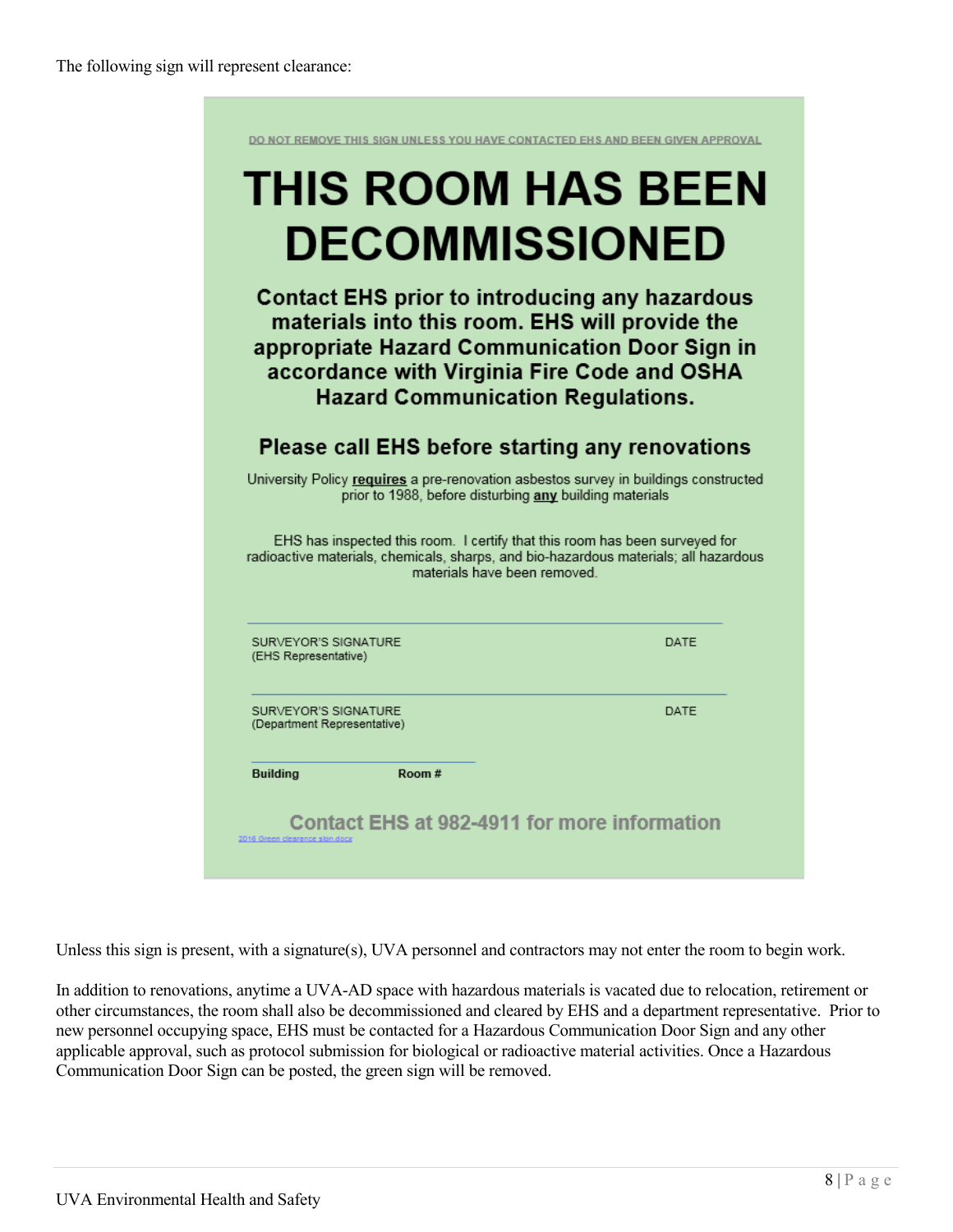## **Employee Information and Training**

#### **UVA-AD and UVA-Wise**

Prior to working in an area with hazardous materials, individuals shall receive Hazard Communication training online from EHS—titled Chemical Safety Training (or through classroom upon request). Individuals at the University working with chemicals and generating Hazardous (chemical) Waste are required to take the Chemical Safety and Waste Training. All EHS provided training (online and in person) is electronically recorded upon full completion, and access to personal training records is readily available on the EHS website.

Supervisors shall also provide any specialized training for using particular hazardous chemicals or chemical products, and where appropriate, how to use personal protective equipment, and maintain a record of this training. If you have any questions about a material or about your personal protective equipment, contact EHS (982-4911).

The Safety Training and Record-keeping (STAR) online application, found on the EHS webpage, is a tool to record completion of specialized training given by supervisors, or in teaching labs.

#### **UVA-MC and UVA-TCH**

Prior to starting work, new employees working with chemicals/chemical products and/or generating Hazardous (chemical) Waste are required to take the 'Chemical Safety Training (Haz Com)' module.

Records will be kept within the Learning Management System.

Employee training will include orientation to the contents and location of the Red Book. The Red Book includes the sitespecific chemical inventory in locations where chemical products are maintained. Employees will be trained in how to access SDS for the chemicals listed on the inventory, and in procedures for emergency response.

#### **Non-Routine Tasks**

Periodically, employees may be required to perform hazardous non-routine tasks. Prior to starting work on such projects, affected employees must report to their immediate supervisor to determine the hazards they may be exposed to during such activity and receive training regarding those hazards.

## **On-Site Contractors**

Outside contractors, including those involved in renovations, installations, moving, landscaping, etc., regularly work on-site at UVA. Facilities Management (FM) Project Management Team, or the supervisor of the work area can request EHS to decommission and remove hazardous materials from an area, in which case clearance will be posted (see green sign above) and contractors can work in the area unless asbestos is present. The supervisor of the area shall contact EHS to determine if asbestos is present. If asbestos is the only hazard present they shall contact EHS to provide training/supervision to the contractor. The FM Project Management Team or the supervisor of the work area shall provide the on-site contractors with the following information prior to work beginning:

- A list of the hazardous materials to which the on-site contractors may be exposed and access to SDSs through the EHS website or www.hazard.com for contractors that do not have access to UVA's website or printed versions.
- Communicate precautions necessary to protect the on-site contractors from the known hazards during normal working conditions and foreseeable emergencies, which include:
	- o Emergency contact information, method for obtaining SDSs, location of emergency equipment (eyewashes and safety showers), and labelling practices used by the University.
- Ensure that any outside contractors responsible for moving hazardous materials or shipping hazardous materials commercially are notified of the potential hazards and follow US Department of Transportation (DOT) regulations.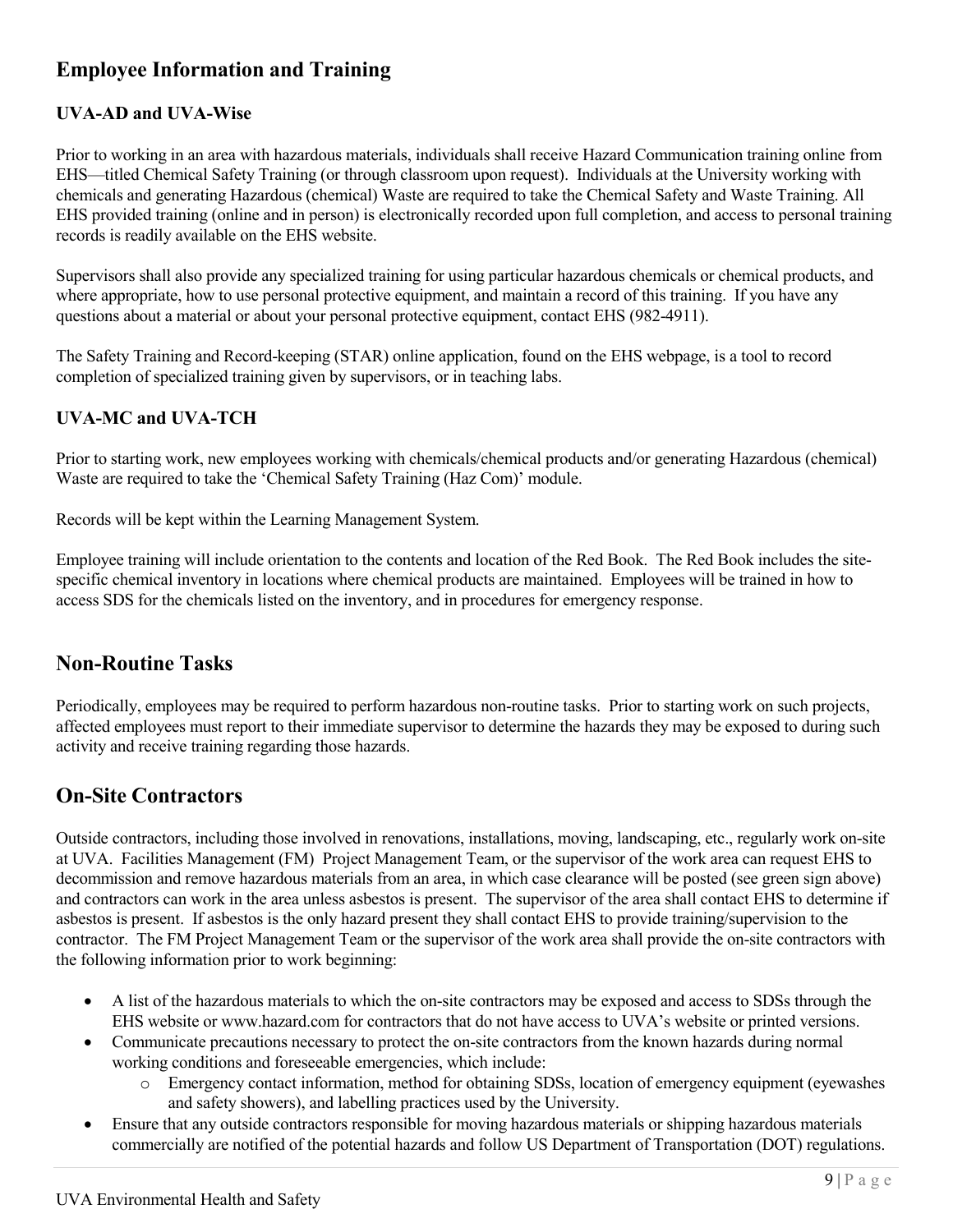• Require the contractor to maintain on-site a list of hazardous materials and Safety Data Sheets (SDS) for the hazardous materials that will be brought onto the work site, to be available upon request.

UVA FM maintains a separate Hazard Communication Program. Contractors hired through FM shall also consult with their program.

Laboratories shall provide outside contractors with precautionary measures to be taken when working in an occupied laboratory. This may be accomplished by escorting the contractors and being present to answer all questions. It is the responsibility of the escort to:

- Accompany the visitor or outside contractor through the space, at all times if deemed necessary by occupant
- Secure hazardous materials as needed prior to the visitor or outside contractor entering the space (this includes hazardous waste)
- Notify the visitor or outside contractor of potential hazards in the space
- Be available to answer any questions
- Stay in the immediate area while the visitor or outside contractor is working

Facilities Management Project/Construction Managers, supervisors of the work area, and/or contractors may receive assistance by contacting the Office of Environmental Health & Safety regarding hazardous materials and SDS.

#### **Resources for Information**

If there are any questions regarding the implementation of this Written Hazard Communication Program, or if any personnel would like further Chemical Safety information or assistance, the Office of Environmental Health and Safety will provide assistance. FM employees shall consult with their own Hazard Communication Program, found here: <https://www.fm.virginia.edu/depts/ohs/programs.html>

### **Medical Information in the Event of an Exposure**

When working with hazardous chemicals, appropriate engineering and administrative controls, and personal protective equipment shall always be utilized to prevent injury.

In the event of a chemical exposure, the injured person must seek medical attention in one of the following places (depending on the severity of the exposure and your physical location):

- UVA WorkMed (1910 Arlington Blvd, Charlottesville) for University employees, UVA-AD
- UVA Employee Health (First Floor, 1222 Jefferson Park Ave., Charlottesville) UVA-MC and TCH
- UVA Student Health and Wellness (550 Brandon Ave., Charlottesville) for students, UVA-AD
- UVA Student and Employee Health Wise Clinic (Cantrell Hall, Wise), UVA-Wise
- UVA or closest Emergency Room, or Urgent Care facility *(if after hours or high degree of injury)*
- 911 *(if injured person cannot move or be moved)*

Chemical exposure incidents must be reported to the faculty or supervisor in charge of the lab/area, followed up with a notification to EHS.

## **Hazardous Waste Disposal**

In Virginia, hazardous chemical waste is regulated by the Department of Environmental Quality, following rules established by the U.S. Environmental Protection Agency. Everyone who generates hazardous waste at UVA shares responsibilities for its proper management and disposal. Hazardous waste management rules are complex and carry significant penalties for violation. EHS manages the overall UVA hazardous waste program, including performing periodic waste inspections and providing information, containers, special labels, and waste collection and disposal services.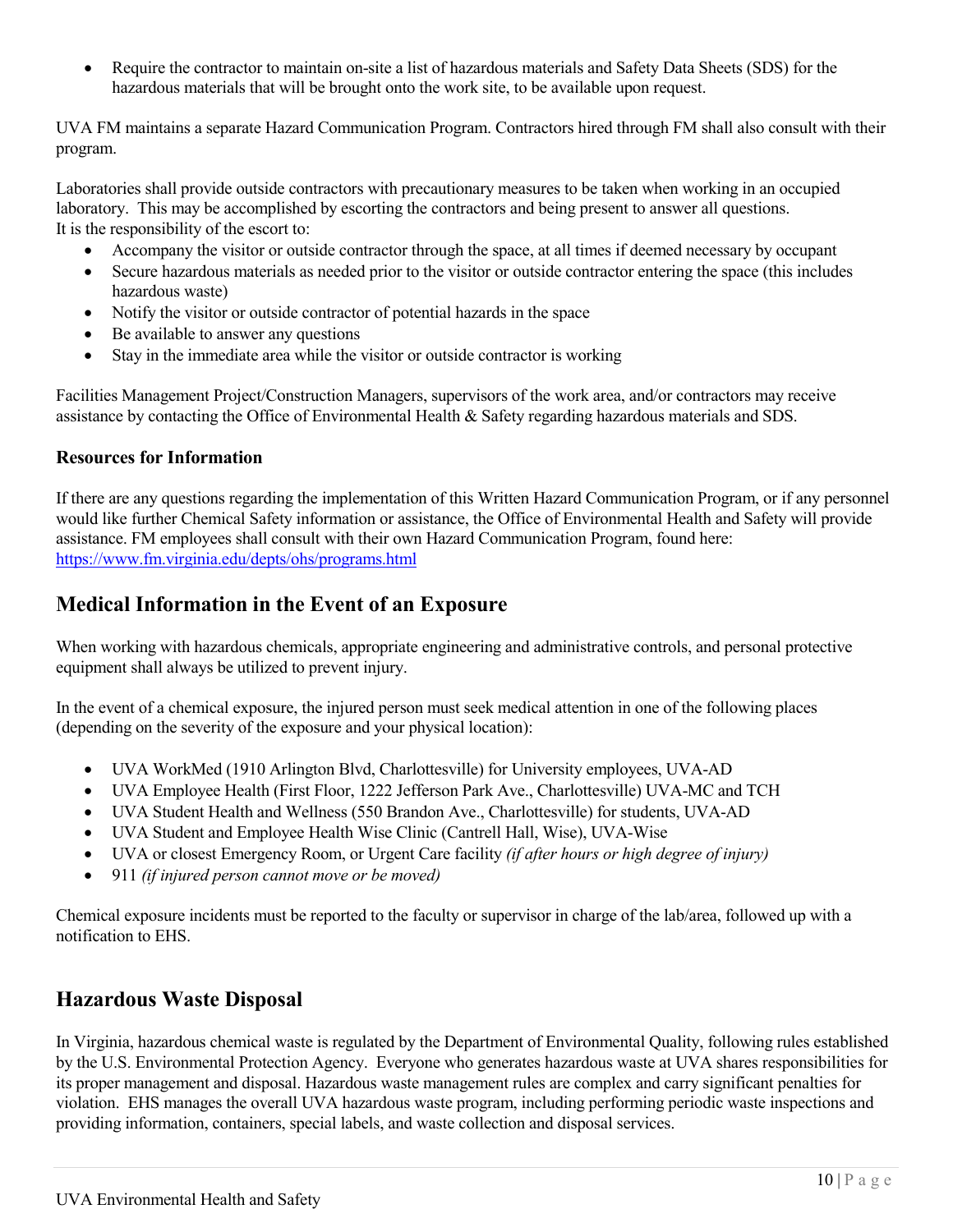Hazardous (chemical) Waste and Radioactive Waste MUST be labeled at all times, and MUST be kept closed at all times, except when filling\*. Details of how to properly label and collect waste for disposal can be found on the EHS website. [http://ehs.virginia.edu](http://ehs.virginia.edu/)

To request a chemical waste pickup visit:<https://researchcompliance.web.virginia.edu/wpr/> or call 434-982-4911.\*\*

*\*The Virginia Department of Environmental Quality and the U.S. Environmental Protection Agency have cited facilities (including UVA) when open Hazardous (chemical) Waste and/or Radioactive Waste containers have been observed. The citation most often given is for "improperly disposing of Hazardous Waste" and/or for the "operating of a Treatment, Storage and Disposal Facility without the required permits".*

*\*\*For locations that are not on UVA's main Grounds in Charlottesville, follow your location's procedure for waste disposal and pickup.* 

## **Shipping Hazardous Materials**

Anyone who ships hazardous materials (also termed dangerous goods) must have documented training regarding DOT (US Department of Transportation) and/or international agency (IATA/ICAO) shipping regulations. Requirements vary depending upon the material, the mode of transportation, the commercial carrier, and the destination.

To comply with shipping regulations, these materials must be properly classified, packaged, documented, and handled by trained employees. Anyone who ships HazMat can be subject to inspection by federal enforcement officers (e.g., FAA or PHMSA/DOT). Failure to meet regulatory requirements may result in citations, fines, and/or imprisonment. Fines can range from \$250 to \$250,000 per violation.

EHS can provide guidance and support services for the proper shipping of these materials. Please contact EHS at 434-982- 4911 for more information and assistance.

Researchers must also be cognizant of relevant import, export, permit, licensing or transfer requirements that involve their research materials. If you plan to ship hazardous research materials to another country or receive from another country, consult with the UVA Office of Export Controls to ensure all regulatory requirements are met. For more information regarding the transfer of research materials between institutions for use in research, known as a Material Transfer Agreement (MTA), consult with the UVA Office of Sponsored Programs.

## **Program Review**

The Chemical Safety Training program for UVA will be reviewed as new regulations dictate and as deemed necessary by the Office of Environmental Health & Safety.

Supervisors who provide training through the use of any materials not provided by the Office of Environmental Health  $\&$ Safety are responsible for the documentation of the training. Please refer to the EHS website for the online application called STAR- Safety, Training and Record-keeping. This application helps faculty and staff manage documentation of federally required training, in addition to training given directly by supervisors.

This Written Hazard Communication Program will be reviewed by the Office of Environmental Health & Safety annually, and updated as necessary.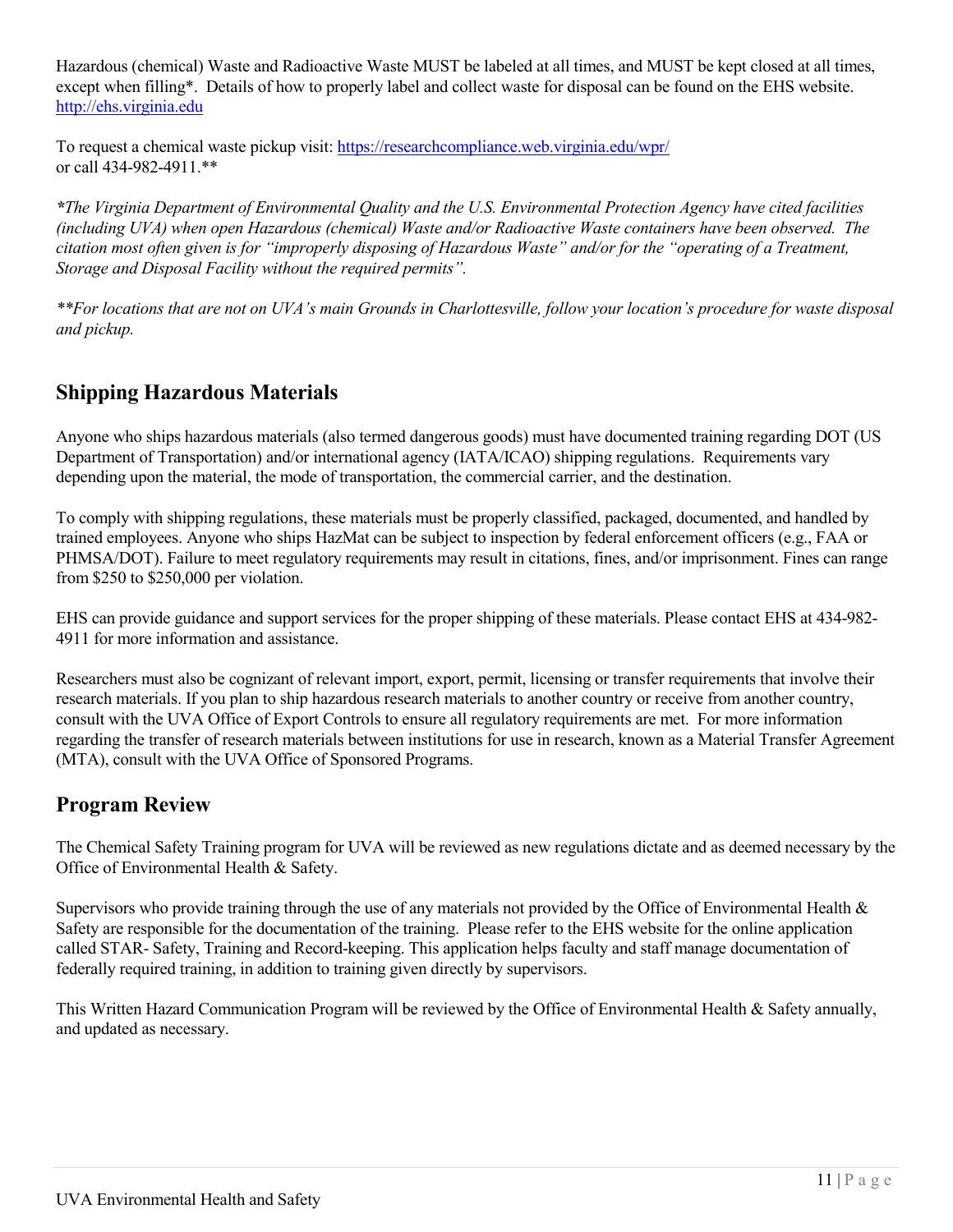Attached: Appendix A: Chemical Inventory List Form **(for UVA-MC and TCH use only)** Appendix B: Definitions

## Appendix A **Chemical Inventory List Form**

*Upon completion place copy in Unit Red Book*

DEPARTMENT: LOCATION OF DEPARTMENT: \_\_\_\_\_\_\_\_\_\_\_\_\_\_\_\_\_\_\_\_\_\_\_\_\_\_\_\_\_\_\_\_\_\_\_\_\_\_\_\_ SUPERVISOR: NAME OF PERSON FILLING OUT INVENTORY: \_\_\_\_\_\_\_\_\_\_\_\_\_\_\_\_\_\_\_\_\_\_\_\_\_

DATE OF COMPLETED INVENTORY: \_\_\_\_\_\_\_\_\_\_\_\_\_\_\_\_\_\_\_\_\_\_\_\_\_\_\_\_\_\_\_\_\_\_

| <b>NAME OF CHEMICAL OR</b><br><b>CHEMICAL PRODUCT</b> | <b>MANUFACTURER</b> | <b>DATE</b><br><b>PURCHASED</b> | <b>QUANTITY</b> | <b>STORAGE</b><br><b>LOCATION</b> |
|-------------------------------------------------------|---------------------|---------------------------------|-----------------|-----------------------------------|
|                                                       |                     |                                 |                 |                                   |
|                                                       |                     |                                 |                 |                                   |
|                                                       |                     |                                 |                 |                                   |
|                                                       |                     |                                 |                 |                                   |
|                                                       |                     |                                 |                 |                                   |
|                                                       |                     |                                 |                 |                                   |
|                                                       |                     |                                 |                 |                                   |
|                                                       |                     |                                 |                 |                                   |
|                                                       |                     |                                 |                 |                                   |
|                                                       |                     |                                 |                 |                                   |
|                                                       |                     |                                 |                 |                                   |
|                                                       |                     |                                 |                 |                                   |
|                                                       |                     |                                 |                 |                                   |
|                                                       |                     |                                 |                 |                                   |
|                                                       |                     |                                 |                 |                                   |
|                                                       |                     |                                 |                 |                                   |
|                                                       |                     |                                 |                 |                                   |
|                                                       |                     |                                 |                 |                                   |
|                                                       |                     |                                 |                 |                                   |
|                                                       |                     |                                 |                 |                                   |
|                                                       |                     |                                 |                 |                                   |
|                                                       |                     |                                 |                 |                                   |
|                                                       |                     |                                 |                 |                                   |
|                                                       |                     |                                 |                 |                                   |
|                                                       |                     |                                 |                 |                                   |
|                                                       |                     |                                 |                 |                                   |
|                                                       |                     |                                 |                 |                                   |
|                                                       |                     |                                 |                 |                                   |
|                                                       |                     |                                 |                 |                                   |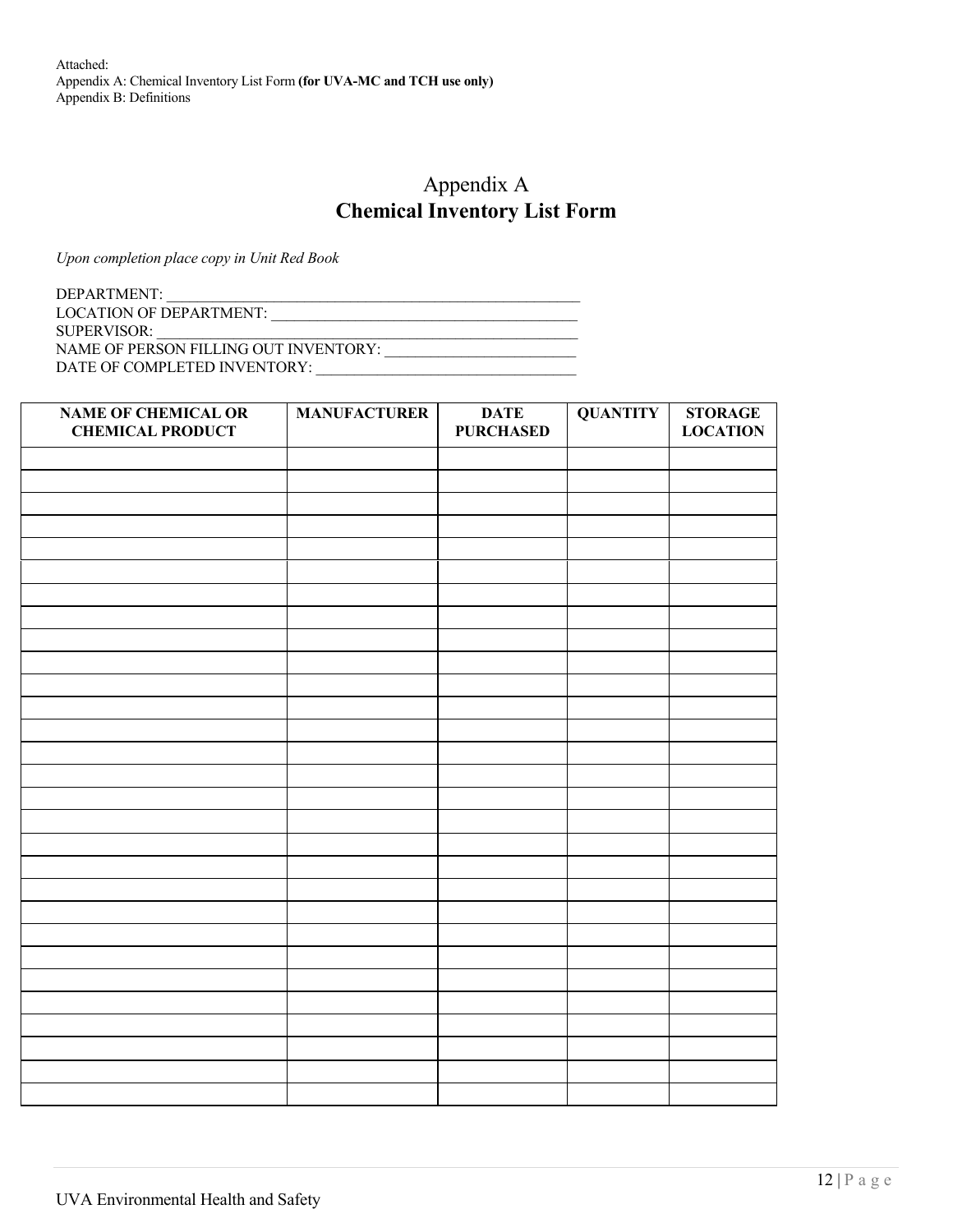## Appendix B

#### **Definitions**

**Chemical**: Any substance, or mixture of substances

**Chemical name:** The scientific designation of a chemical in accordance with the nomenclature system developed by the International Union of Pure and Applied Chemistry (IUPAC) or the Chemical Abstracts Service (CAS) rules of nomenclature, or a name that will clearly identify the chemical for the purpose of conducting a hazard classification.

**Classification:** To identify the relevant data regarding the hazards of a chemical; review those data to ascertain the hazards associated with the chemical; and decide whether the chemical will be classified as hazardous according to the definition of hazardous chemical in this section. In addition, classification for health and physical hazards includes the determination of the degree of hazard, where appropriate, by comparing the data with the criteria for health and physical hazards.

**Common name:** Any designation or identification such as code name, code number, trade name, brand name, or generic name used to identify a chemical other than by its chemical name.

**Container:** Any bag, barrel, bottle, box, can, cylinder, drum, reaction vessel, storage tank, or the like that contains a hazardous chemical. For purposes of this section, pipes or piping systems, and engines, fuel tanks, or other operating systems in a vehicle, are not considered to be containers.

**Employee**: A person who works for UVA full-time or part-time and is paid through the university's payroll system or receives compensation in any form from UVA; A person who may be exposed to hazardous chemicals under normal operating conditions or in foreseeable emergencies. Persons such as administrative staff who encounter hazardous chemicals only in non-routine, isolated instances are not covered (e.g. occasionally switching out toner cartridges).

**Employer**: A person engaged in a business where chemicals are either used, distributed, or are produced for use or distribution, including a contractor or subcontractor.

**Exposure or exposed:** Means that an employee is subjected in the course of employment to a chemical that is a physical or health hazard, and includes potential (e.g. accidental or possible) exposure. "Subjected" in terms of health hazards includes any route of entry (e.g. inhalation, ingestion, skin contact or absorption.)

**Faculty**: the teaching staff of the University of Virginia

**Hazard category:** The division of criteria within each hazard class, e.g., oral acute toxicity and flammable liquids include four hazard categories. These categories compare hazard severity within a hazard class and should not be taken as a comparison of hazard categories more generally.

**Hazard not otherwise classified (HNOC):** An adverse physical or health effect identified through evaluation of scientific evidence during the classification process that does not meet the specified criteria for the physical and health hazard classes addressed in this section. This does not extend coverage to adverse physical and health effects for which there is a hazard class addressed in this section, but the effect either falls below the cut-off value/concentration limit of the hazard class or is under a GHS hazard category that has not been adopted by OSHA (e.g., acute toxicity Category 5).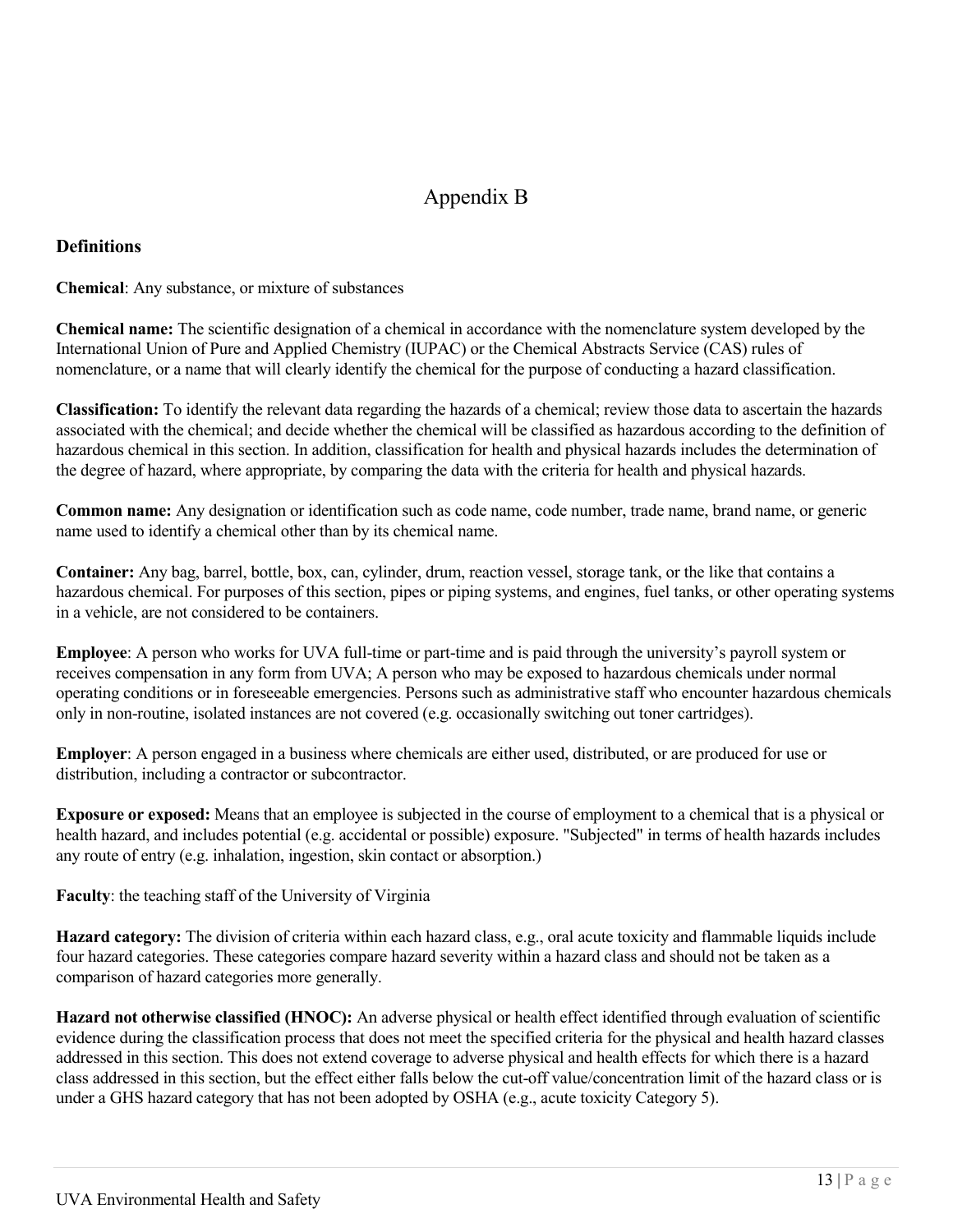**Hazardous chemical:** Any chemical which is classified as a physical hazard or a health hazard, a simple asphyxiant, combustible dust, pyrophoric gas, or hazard not otherwise classified.

**Hazard class:** The nature of the physical or health hazards, e.g., flammable solid, carcinogen, oral acute toxicity.

**Hazard statement:** A statement assigned to a hazard class and category that describes the nature of the hazard(s) of a chemical, including, where appropriate, the degree of hazard.

**Hazard warning:** Any words, pictures, symbols, or combination thereof appearing on a label or other appropriate form of warning which convey the specific physical and health hazard(s), including target organ effects, of the chemical(s) in the container(s). (See the definitions for "physical hazard" and "health hazard" to determine the hazards which must be covered.)

**Health hazard:** A chemical which is classified as posing one of the following hazardous effects: acute toxicity (any route of exposure); skin corrosion or irritation; serious eye damage or eye irritation; respiratory or skin sensitization; germ cell mutagenicity; carcinogenicity; reproductive toxicity; specific target organ toxicity (single or repeated exposure); or aspiration hazard. The criteria for determining whether a chemical is classified as a health hazard are detailed in Appendix A to §1910.1200 – Health Hazard Criteria.

**Immediate use:** The hazardous chemical will be under the control of and used only by the person who transfers it from a labeled container and only within the work shift in which it is transferred.

**Label:** An appropriate group of written, printed or graphic information elements concerning a hazardous chemical that is affixed to, printed on, or attached to the immediate container of a hazardous chemical, or to the outside packaging.

**Label elements:** The specified pictogram, hazard statement, signal word and precautionary statement for each hazard class and category.

**Mixture:** A combination or a solution composed of two or more substances in which they do not react.

**Non-routine work task:** A task that the employee does not normally perform and for which the employee has not previously been trained. Examples of non-routine work tasks are confined space entry and removing chemical residue from floors after a spill.

**Physical hazard:** A chemical that is classified as posing one of the following hazardous effects: explosive; flammable (gases, aerosols, liquids, or solids); oxidizer (liquid, solid, or gas); self-reactive; pyrophoric (liquid or solid); self-heating; organic peroxide; corrosive to metal; gas under pressure; or in contact with water emits flammable gas. See Appendix B to §1910.1200 – Physical Hazard Criteria.

**Pictogram:** A composition that may include a symbol plus other graphic elements, such as a border, background pattern, or color, that is intended to convey specific information about the hazards of a chemical. Eight pictograms are designated under this standard for application to a hazard category.

**Precautionary statement:** A phrase that describes recommended measures that should be taken to minimize or prevent adverse effects resulting from exposure to a hazardous chemical, or improper storage or handling.

**Product identifier:** The name or number used for a hazardous chemical on a label or in the SDS. It provides a unique means by which the user can identify the chemical. The product identifier used must permit cross-references to be made among the list of hazardous chemicals required in the written hazard communication program, the label and the SDS.

**Pyrophoric gas:** A chemical in a gaseous state that will ignite spontaneously in air at a temperature of 130 degrees F (54.4) degrees C) or below.

**Safety data sheet:** Written or printed material concerning a hazardous chemical that is prepared in accordance with  $§1910.1200$  paragraph (g) of the HCS.